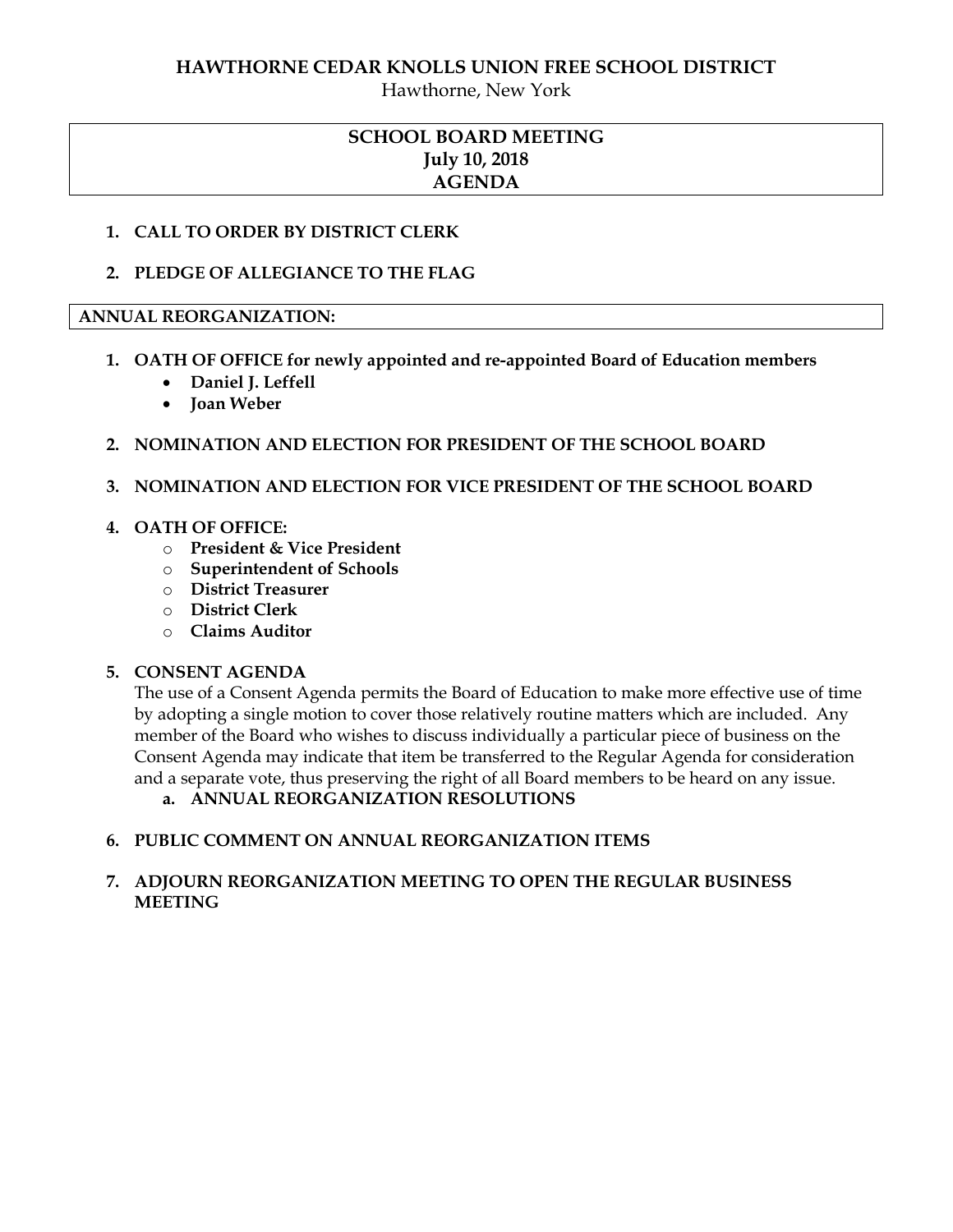## **HAWTHORNE CEDAR KNOLLS UNION FREE SCHOOL DISTRICT** Hawthorne, New York

#### **REGULAR BUSINESS MEETING**

- **CALL TO ORDER BY BOARD PRESIDENT**
- **APPROVE MINUTES (May 8, 2018)**
- **TREASURER'S REPORT (April, 2018; May, 2018 )**
- **CLAIMS AUDITOR REPORT (April, 2018; May, 2018; June, 2018 )**
- **CSE RECOMMENDATIONS**

#### **CONSENT AGENDA**

*The use of a Consent Agenda permits the Board of Education to make more effective use of time by adopting a single motion to cover those relatively routine matters which are included. Any member of the Board who wishes to discuss individually a particular piece of business on the Consent Agenda may indicate that item be transferred to the Regular Agenda for consideration and a separate vote, thus preserving the right of all Board members to be heard on any issue.* 

- **Appoint Tobin & Company CPA's, PC for claims auditor services, in the amount of \$10,200.00, as per the attached quote.**
- **Accept donation of Ikea Pine Desk and Hutch from Ms. Miriam Fishman**
- **Accept revised 2018-2019 School District Calendar. Revision is for August 17, 2018 – no early student dismissal due to regent exams full day.**
- **REGULAR AGENDA** 
	- **Approve Memorandum of Agreement between the Hawthorne Cedar Knolls Union Free School District and the Hawthorne Cedar Knolls UFSD Unit #8217 CSEA Inc., Local 1000 AFSCME, AFL-CIO, Local Westchester County 860 for the period of July 1, 2018 through June 30, 2019.**
	- **Approve salary increase for Ruth Luis, effective July 1, 2018, in the amount of \$30,000.00. New salary is \$130,000.00 as School Business Administrator.**
	- **Approve Working Conditions for School Business Administrator**
- **PERSONNEL ACTIONS**
	- **Approve Routine Personnel actions**
	- **Approve Summer Program Personnel Actions**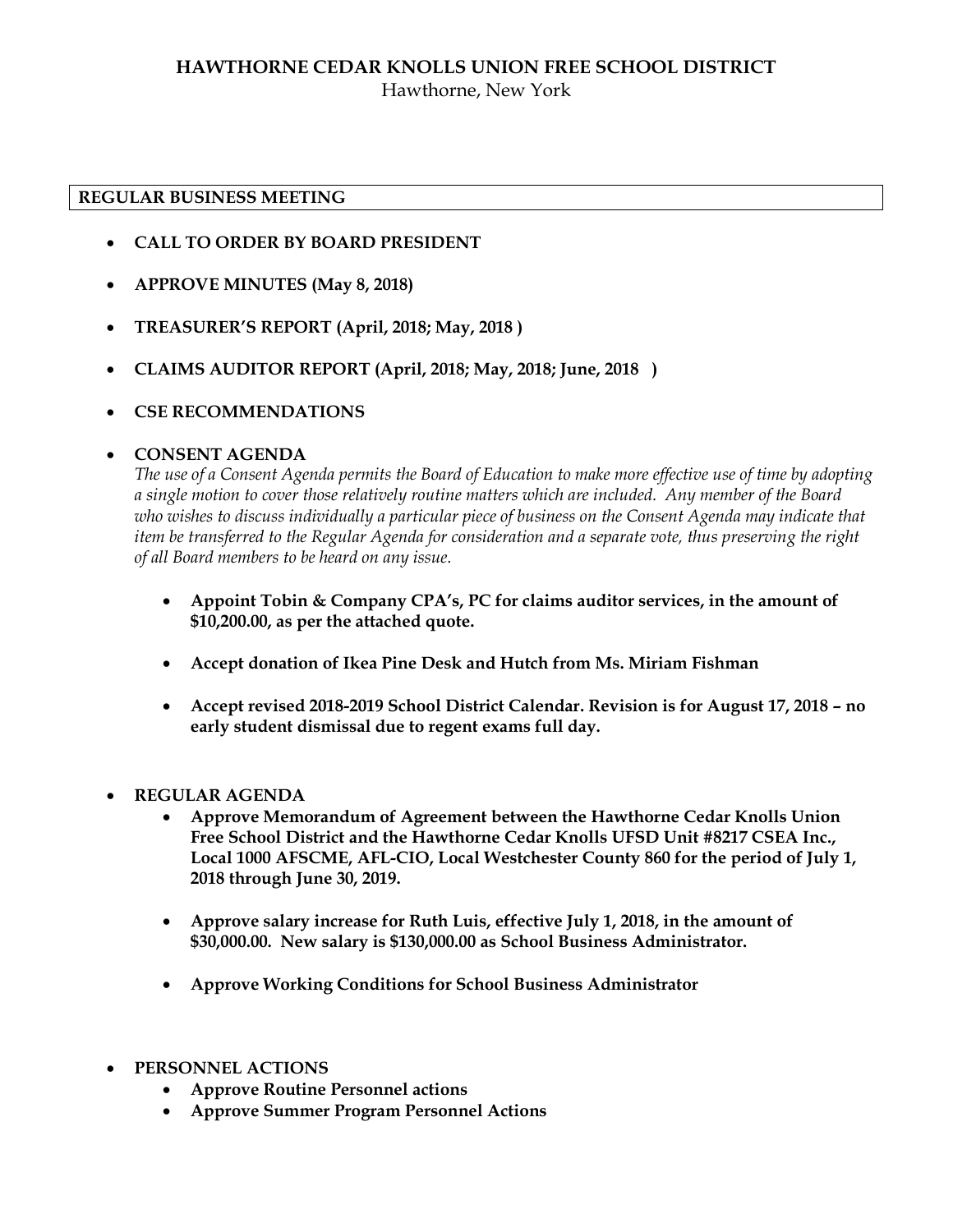## **HAWTHORNE CEDAR KNOLLS UNION FREE SCHOOL DISTRICT** Hawthorne, New York

**POLICIES:** 

#### **1st READING:**

None

#### **2ND READING/ADOPTION:**

- o Update Policy# 6212: Certification and Qualifications
- o Update Policy# 6550: Leaves of Absence
- o Update Policy# 7233: Military Recruiters' Access to Students
- o Update Policy# 7512: Student Physicals
- o Update Policy# 7513: Administration of Medication; Other Products
- o Update Policy# 8240: Instructional Programs: Driver Education, Gifted and Talented Education, and Physical Education
- **COMMENTS**
- **ADJOURN**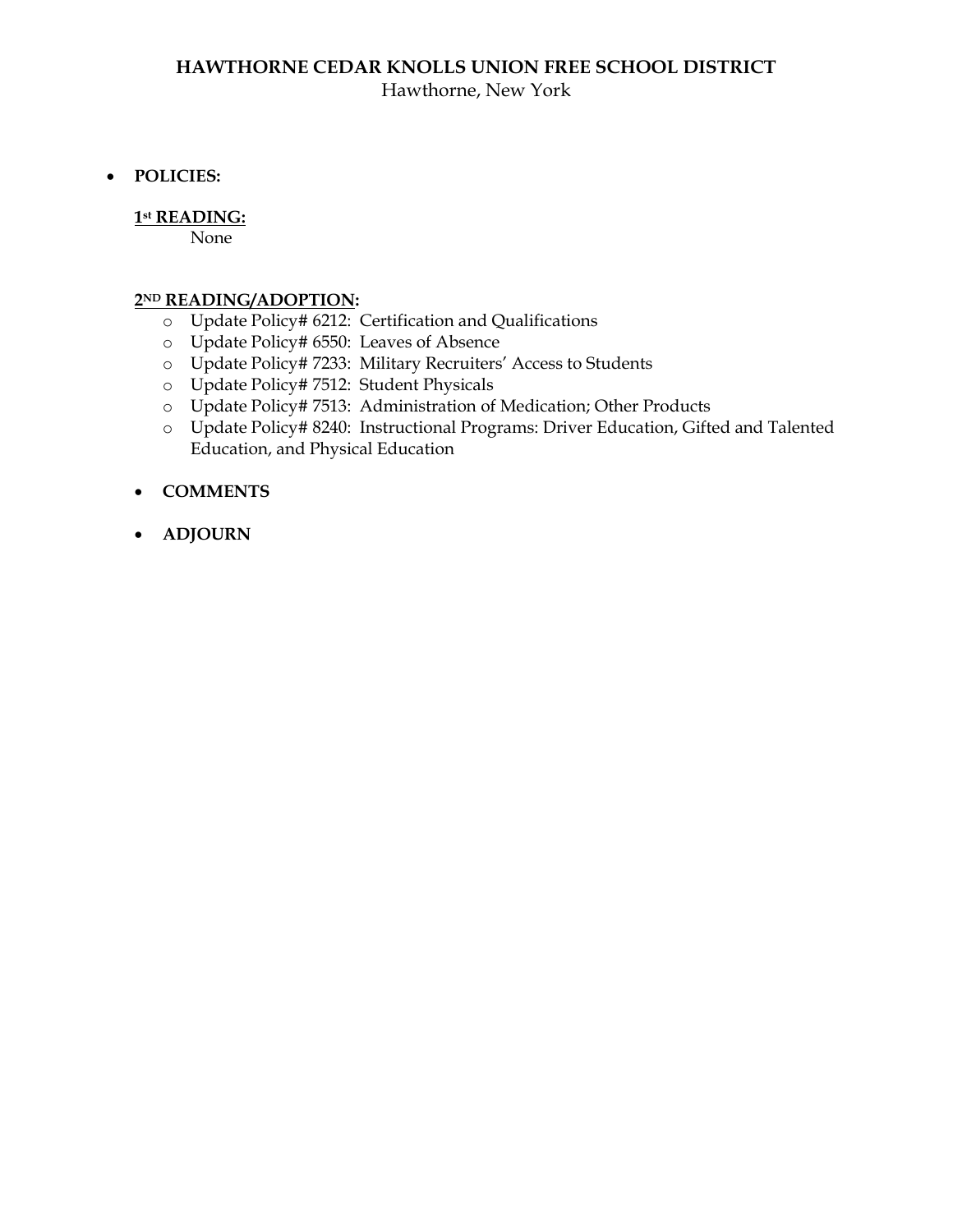#### **CONSENT AGENDA 2018-2019 SCHOOL YEAR**

*The use of a Consent Agenda permits the Board of Education to make more effective use of time by adopting a single motion to cover those relatively routine matters which are included. Any member of the Board who wishes to discuss individually a particular piece of business on the Consent Agenda may indicate that item be transferred to the Regular Agenda for consideration and a separate vote, thus preserving the right of all Board members to be heard on any issue.* 

**RESOLVED,** that Ann Marie DeModna be designated District Clerk July 1, 2018 to June 30, 2019.

**RESOLVED,** that Ann Izzo be designated Deputy District Clerk July 1, 2018 to June 30, 2019.

**RESOLVED,** that Ruth Luis be designated District Treasurer July 1, 2018 to February 27, 2019.

**RESOLVED,** that Ann Izzo be designated Deputy District Treasurer for the period of July 1, 2018 to June 30, 2019.

**RESOLVED,** that Ruth Luis, School Business Administrator, be designated as School Purchasing Agent for the period of July 1, 2018 to June 30, 2019.

**RESOLVED,** that Tobin & Company, CPA's, PC be designated as Internal Claims Auditor for the period of July 1, 2018 to June 30, 2019, as per Board of Education approved contract.

**RESOLVED,** that Shaw, Perelson, May & Lambert, LLP be designated as school district counsel for the period of July 1, 2018 to June 30, 2019 at the rate of \$210.00 per hour.

**RESOLVED,** that the Superintendent of Schools is hereby authorized to make personnel appointments and terminations in the absence of the Board of Education, and that such temporary appointment shall be formally placed for action by the Board of Education at the next regularly scheduled meeting.

**RESOLVED,** that PFK O'Connor Davies, LLP be designated as the Independent Auditor for the School District for the 2017-2018 School Year, as per Board of Education approved contract.

**RESOLVED,** that the following be designated as Official Bank Depositories: Sterling National Bank, Tompkins Mahopac, The Westchester Bank.

**RESOLVED,** that the authorized signature on all checks be that of the District Treasurer and/or the Deputy District Treasurer.

**RESOLVED,** that the above designated Official Bank Depositories (Herein after called the "Bank") is hereby authorized to honor, for the account and to the debit of this Corporation, each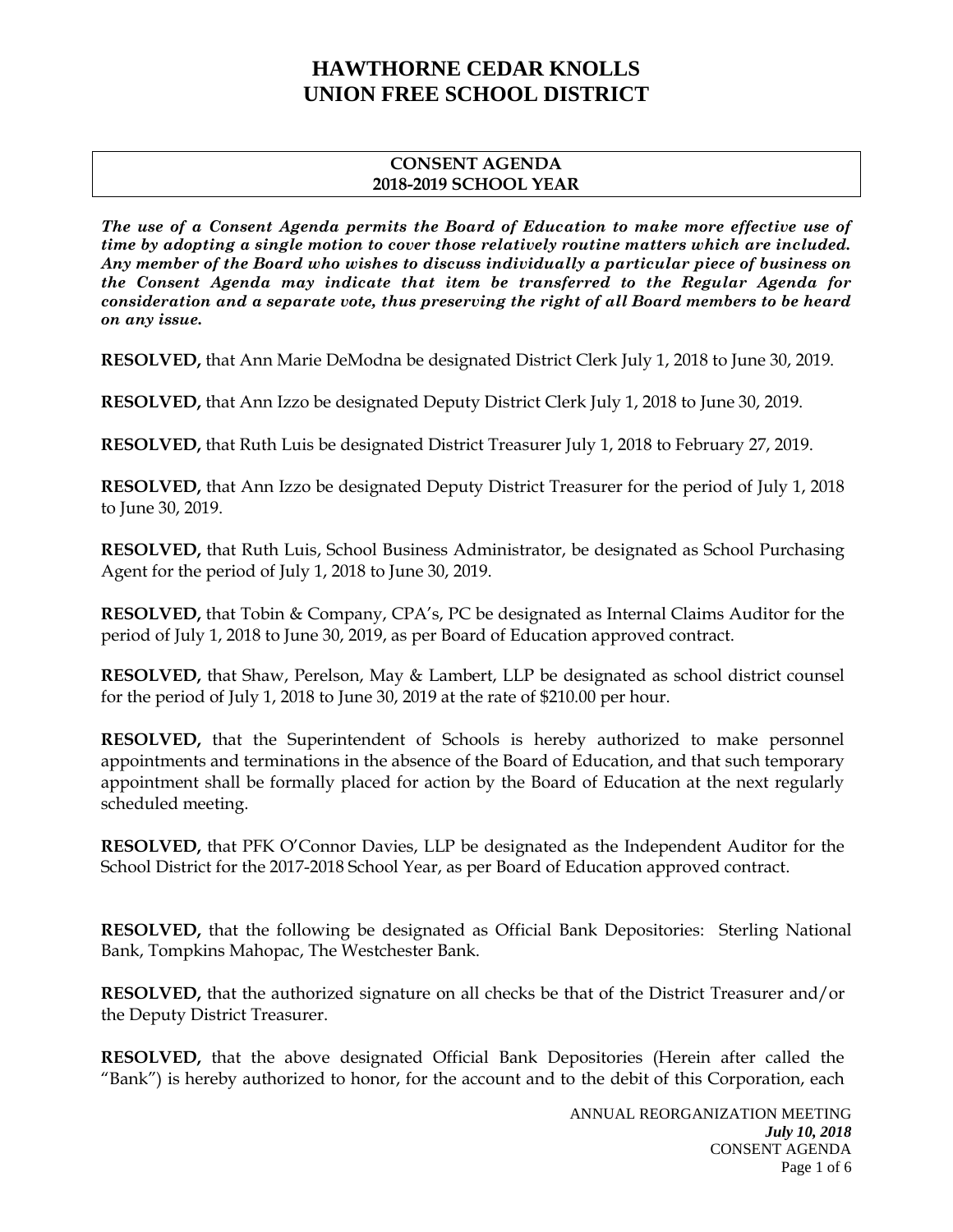check, draft, wire/ACH or other order for the payment of money (inclusive of any such as may be payable to any of the Officers or other persons hereinafter specified) drawn in the name of this Corporation on this Corporations account(s) with the Bank, bearing or purporting to bear the facsimile signatures of any one (1) of the above authorized signatures, which resemble(s) the specimen(s) thereof at any time(s) filed with the Bank by the Secretary or other Officer of this Corporation; also, that the honoring heretofore by the bank of any such items drawn as aforesaid is hereby ratified, confirmed and approved; That any and all resolutions, heretofore adopted by the Board of Directors of this Corporation and certified to the bank, as now governing the operation of this Corporation's aforesaid account(s) with it, are hereby continued in full force and effect, except as the same may be supplemented or modified by the forgoing part of this resolution, and That the said Bank may rely upon this resolution unless, and except to the extent that, this resolution shall be revoked or modified by a subsequent resolution of this Board, and until a certified copy of such subsequent resolution has been received by the bank.

**RESOLVED,** that the Board hereby authorizes the Board President, or the Vice President in the Board President's absence, to execute up to and including \$2,750,000.00 Revenue Anticipation Notes (RAN), and effect borrowing up to said amount during the 2018-2019 school year in anticipation of revenues to be received in the form of State Aid from the State of New York and payments from school districts during the current fiscal year of said School District commencing July 1, 2018, and renewals thereof, if necessary.

Said notes shall be sold privately to one or more banks to be determined, at the prevailing interest rate, where they shall be redeemed upon maturity, which date shall not extend beyond the close of the applicable period provided in the Local Finance Law for the maturity of such notes. All other matters, except as provided herein, related to such note, shall be determined by the Board President or the Board Vice President in his/her absence, including the power to designate such notes as "qualified tax exempt obligations" pursuant to the provisions of Section 265(b)(3) of the Internal Revenue Code of 1986; and **BE IT FURTHER RESOLVED**, that the Board of Education ratifies the actions of the Board President and Vice President, in issuing an aggregate amount of \$2,750,000 Revenue Anticipation Notes during the 2018-2019 School Year.

**RESOLVED**, that Omni Financial Group, Inc. be designated as the Third Party Administrator of Employer's 403(b) and 457(b) plan.

**RESOLVED,** that **The Journal News** be designated as the official school newspaper.

**RESOLVED,** that the Board of Education reviewed the District Policies and the Board approves and accepts the District Policy Manual as presented.

**RESOLVED,** that the Superintendent of Schools, be designated/authorized (alternate: Assistant Superintendent of Finance) to:

- approve the attendance of staff at Conferences, Conventions and Workshops
- apply for grants

**RESOLVED,** that the Chief School Officer be authorized to approve budget transfers, up to and including \$10,000 per line, subject to the Guidelines of the Commissioner's Regulations.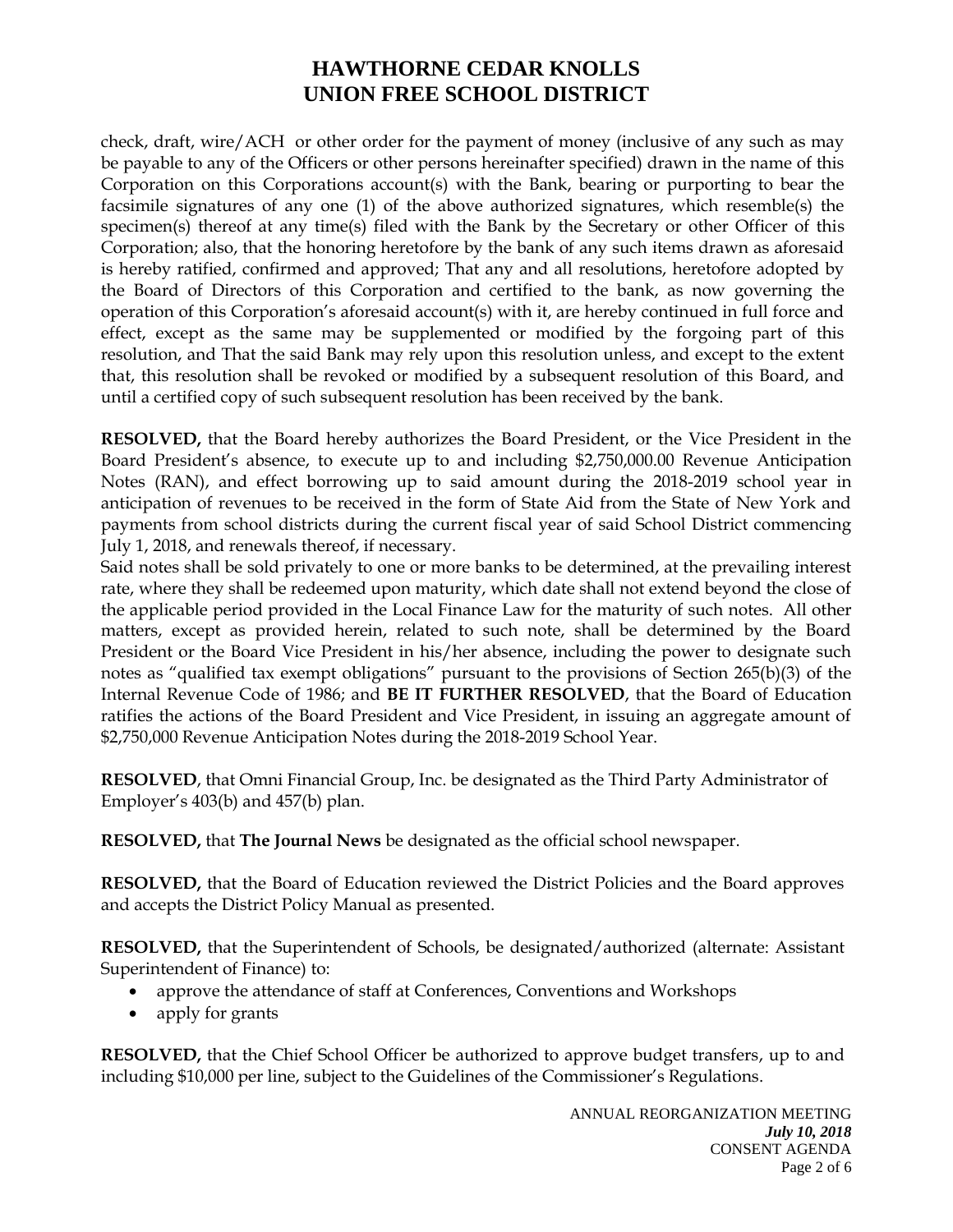**RESOLVED,** that the School Business Administrator (or his designee) shall be**:** 

- Authorized to certify payrolls
- Authorized to submit bid notices to newspapers
- Authorized to open bids (alternates: District Clerk, Superintendent of Schools, Board Members)
- Authorized to invest funds as permitted by law
- Authorized to issue Revenue Anticipation Notes to meet the district's obligations until revenue is received, the total not to exceed the amount as established by the Board of Education in a separate resolution

**RESOLVED,** that the School Business Administrator (also Purchasing Agent), and the District Deputy Treasurer, be bonded in the amount of \$600,000 for the 2018-2019 School Year.

**RESOLVED**, the District Clerk, be authorized, when needed, to select and appoint the next available Impartial Hearing Officer, according to the rotational list as provided and maintained by New York State Education Department.

**RESOLVED,** that a Petty Cash Fund be established in the amount of \$300.00; to be distributed as follows:

> \$100 Business Office \$100 Superintendent's Office \$100 Linden Hill School

**RESOLVED**, that the per-diem rate for substitutes be as follows:

| Substitute Administrator (Certified) - \$450.00 per diem |                     |
|----------------------------------------------------------|---------------------|
| Substitute Teacher (Certified)                           | - \$150.00 per diem |
| Substitute Teacher (Non-Certified)                       | - \$125.00 per diem |
| Substitute Nurse (R.N.)                                  | - \$150.00 per diem |
| Substitute Nurse (LPN)                                   | - \$125.00 per diem |
| <b>Licensed Nurse Practitioner</b>                       | - \$55.00 per hour  |
| Substitute Clerical                                      | - \$125.00 per diem |
| Substitute Maintenance Worker                            | - \$125.00 per diem |
| Substitute Bus Driver                                    | - \$125.00 per diem |

**RESOLVED**, that the mileage reimbursement rate be the approved Internal Revenue Service rate, as established and amended by the IRS.

**RESOLVED,** that Hawthorne Cedar Knolls UFSD participates in BOCES services.

**RESOLVED**, that Louis Petty, as Director of Facilities, be appointed as Asbestos Designee, pursuant to the Asbestos Hazard Emergency Response Act (AHERA).

**RESOLVED**, that Ann Izzo be designated Chief Information Officer (CIO).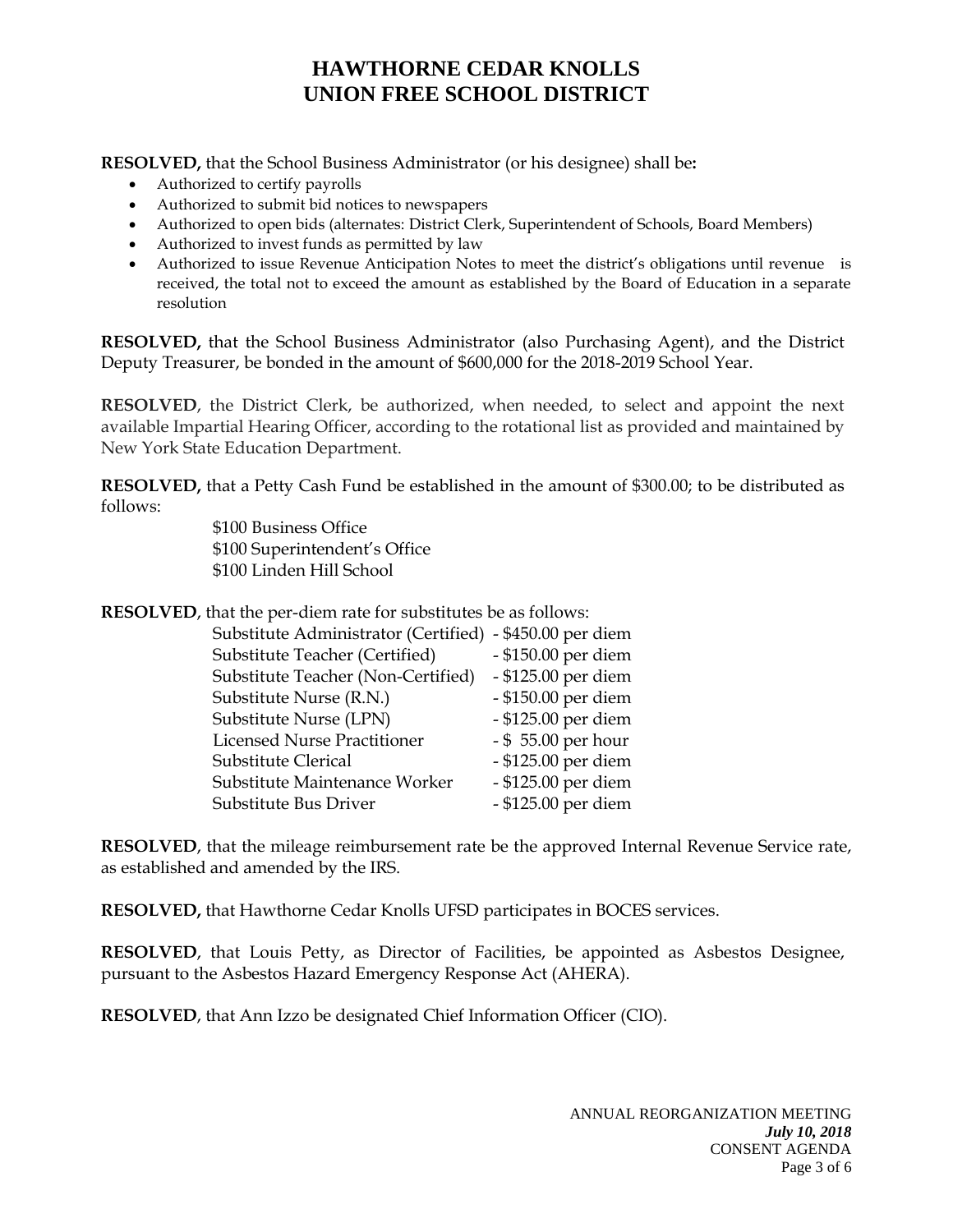| 500 r ED, the following are designated impartial ricaring Officers. |  |
|---------------------------------------------------------------------|--|
| Assistant Superintendent/Curriculum                                 |  |
| Assistant Superintendent/Curriculum                                 |  |
| Director of PPS                                                     |  |
| School Business Adminstrator                                        |  |
| School Business Administrator                                       |  |
| Assistant Superintendent/Curriculum                                 |  |
| Assistant Superintendent/Curriculum<br>Director of PPS              |  |
| Director of PPS                                                     |  |
|                                                                     |  |
| Director of PPS                                                     |  |
| Director of PPS                                                     |  |
| School Business Administrator                                       |  |
| Dr. Vikki Palmer                                                    |  |
|                                                                     |  |
| Ms. Marjorie Clarke, LMSW                                           |  |
|                                                                     |  |
| Mr. Joseph Agovino, M.S.Ed.                                         |  |
| (Cedar Knolls Academy)                                              |  |
| Dr. Katherine Reitzes                                               |  |
|                                                                     |  |
|                                                                     |  |

**RESOLVED**, the following are designated Impartial Hearing Officers:

**RESOLVED,** that the Superintendent of Schools, or his designee, be designated Legislative liaison.

**RESOLVED,** that the Board President, or his designee, be designated BOCES liaison.

**RESOLVED,** that the Board appoints Ruth Luis, School Business Administrator, as representative of the School District to the serve on the SWSCHP Board of Governors.

**RESOLVED,** that Director of PPS be designated Special Education liaison.

**RESOLVED,** that Dr. Ellen Bergman be designated CSE Chair for the period of July 1, 2018 through June 30, 2019.

**RESOLVED,** that Dr. Christine Casey be designated as Alternate CSE Chair.

**RESOLVED,** that School Psychologists be designated as additional CSE Chairs.

**RESOLVED,** that Jennifer Lovett & Rochelle Pruzan be designated as CSE Parent Members to serve on the Committee on Special Education (CSE) for the 2018-2019 school year, with a travel reimbursement of \$30 per meeting.

**RESOLVED,** that Tawana Jenkins-Little and Stanislawa Gordon be designated as CSE Surrogate Parents to serve on the Committee on Special Education (CSE) for the 2018-2019 school year, with a travel reimbursement of \$30 per meeting.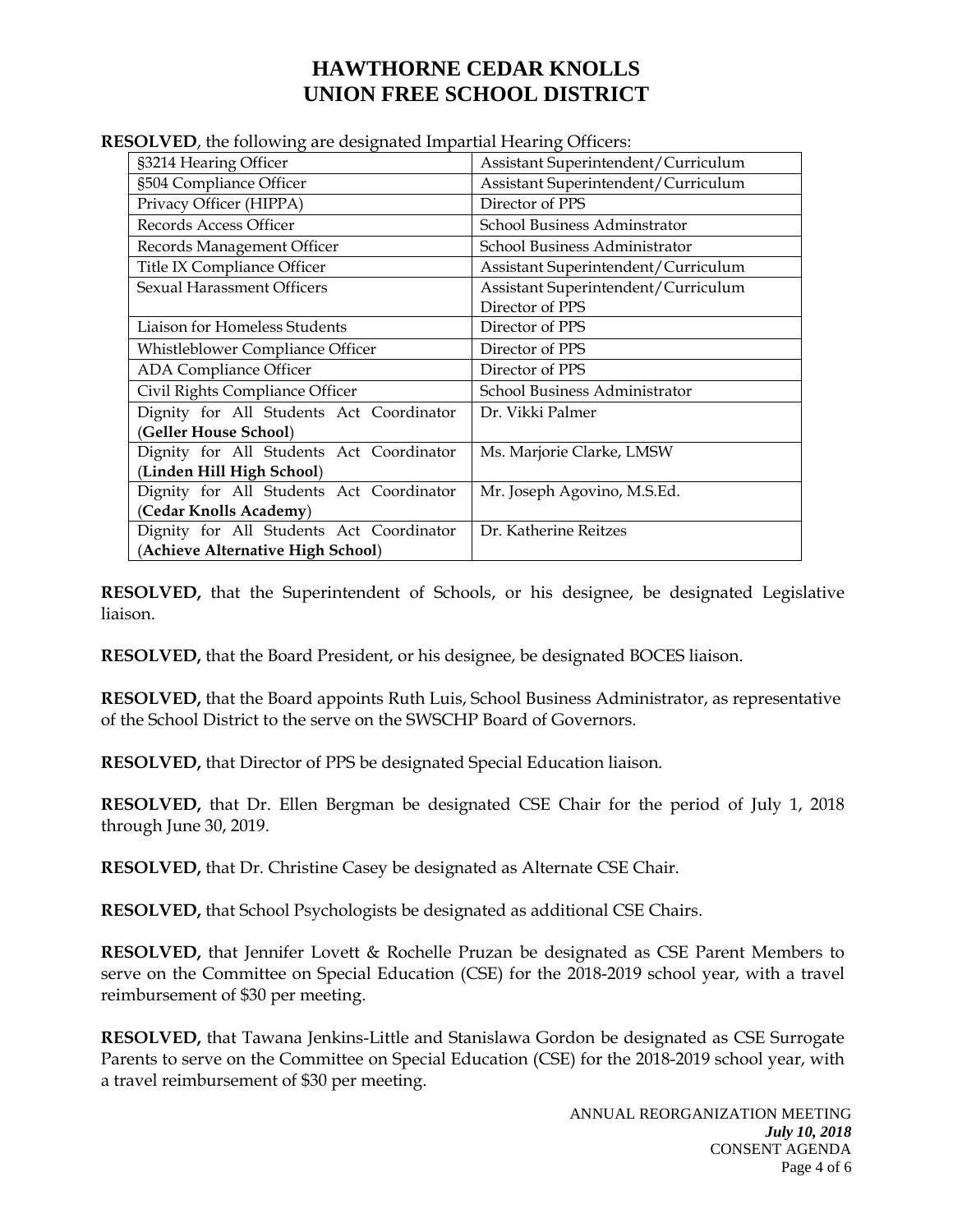**RESOLVED,** that Cindee Ivker, M.D., be designated as School Physician for the 2018-2019 school year with an annual stipend of \$5,000.00.

**RESOLVED,** that the Assistant Principals shall be authorized to act in place of the Principal, when the Principal is not present within the School District or is otherwise unavailable.

**RESOLVED,** that George Pollock, Assistant Principal shall be authorized to act in place of the Principal of the Linden Hill High School, when the Principal is not present within the School District or is otherwise unavailable.

**RESOLVED,** that Pedro Reynoso, Assistant Principal shall be authorized to act in place of the Principal of the Cedar Knolls Academy, when the Principal is not present within the School District or is otherwise unavailable.

**RESOLVED,** that Christopher Bramman, Dean of Students shall be authorized to act in place of the Principal of the Achieve Alternative High School, when the Principal is not present within the School District or is otherwise unavailable.

**RESOLVED,** that Ashley Argiro, School Psychologist and/or Mr. Christopher Bramman, shall be authorized to act in place of the Principal of Geller House, when the Principal is not present within the School District or is otherwise unavailable.

**RESOLVED,** that the Special Education Plan be re-adopted for the 2018-2019 School Year.

**RESOLVED,** that the Annual Professional Performance Review (APPR) be re-adopted for the 2018-2019 School Year.

**RESOLVED,** that the Professional Development Plan (PDP) be re-adopted for the 2018-2019 School Year.

**RESOLVED,** that the Code of Conduct and Code of Ethics be re-adopted for the 2018-2019 School Year.

**RESOLVED,** that the District-Wide School Safety Plan and Emergency Response Plan be readopted for the 2018-2019 School Year.

**RESOLVED,** that the Board of Education hereby certifies and/or recertifies the following individuals as lead evaluators of classroom teachers, pursuant to the requirement of Education Law Section 3012-c and Part 30-2.9 of the Rules of the Board of Regents, the individuals named below have completed all the necessary training to be certified and/or recertified as lead evaluators of classroom teachers:

Raymond Raefski; Robert Worden; Eric Ford; Vikki Palmer; George Pollock; Pedro Reynoso, Christine Casey, Ellen Bergman